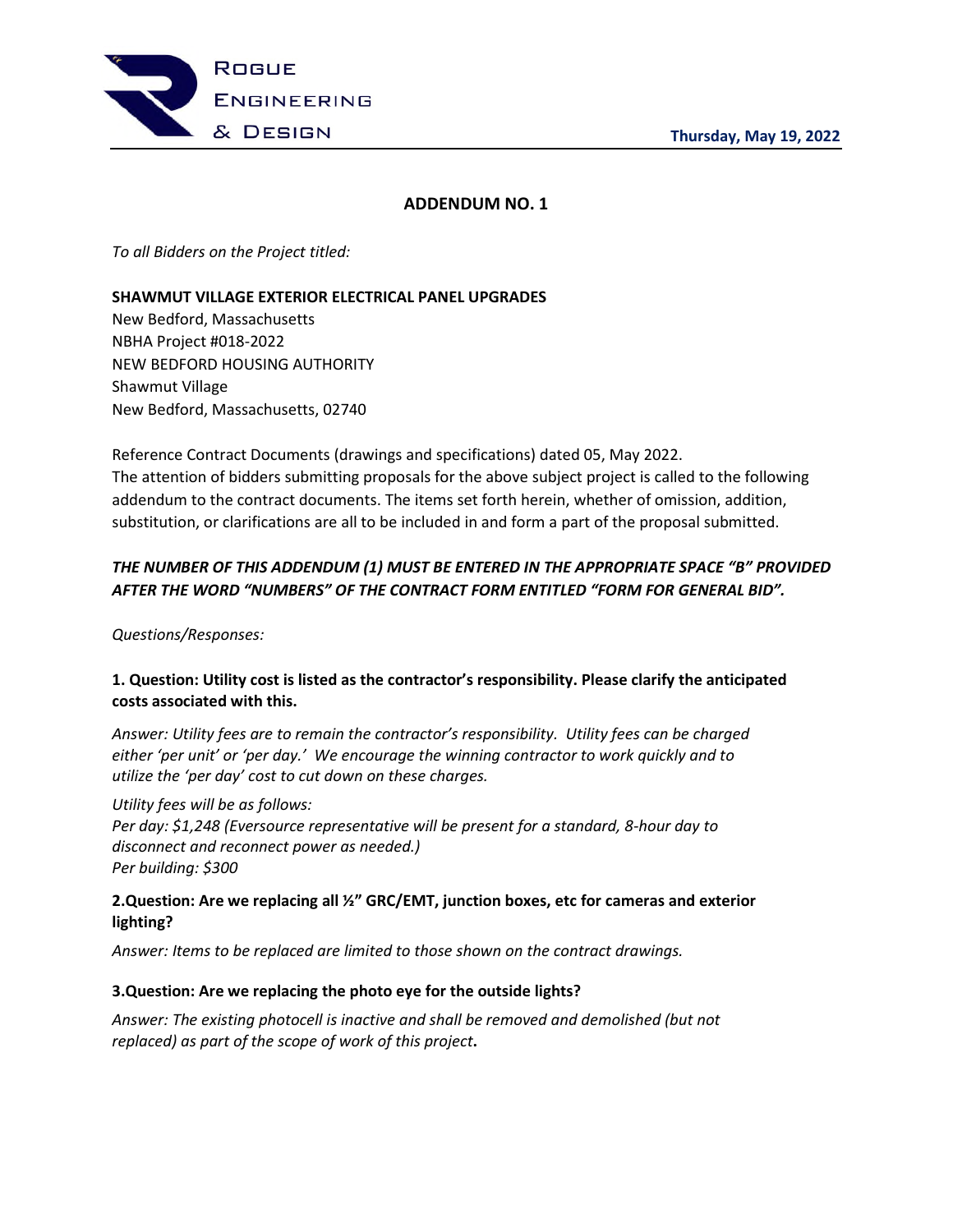

## *Modifications:*

## **4.Modification: Delete specification section 260533.13 item 2.01.D.1 and all sub-paragraphs.**

*Explanation: This section required rigid metallic conduit be utilized up to ten feet above grade on the exterior of the building. This requirement has deleted. All exterior conduit shall be EMT unless otherwise noted.* 

## **5.Modification: Within specification section 264300, item 2.03.A.5.b. reads:**

*"Alarm Notification: Provide indicator light and audible alarm to report alarm condition. Provide button to manually silence audible alarm."*

**Replace the note with the following. Changes are in red:**

*"Alarm Notification: Provide indicator light and audible alarm to report alarm condition. Provide button to manually silence audible alarm."*

**6.Modification: On drawings E-2 and E-3, there is a note that appears a total of four (4) times. It reads:** 

*"CONNECTION POINT TO EVERSOURCE SECONDARIES. PROVIDE 3' OF SLACK IN CABLE TO CREATE SUFFICIENT DRIP LOOP. PROVIDE 4-4-4 COPPER SERVICE ENTRANCE CABLE, PROVIDE 1-1/2 " MINIMUM PROTECTIVE CONDUIT"* 

#### **Replace this note with the following. Changes are in red:**

*"CONNECTION POINT TO EVERSOURCE SECONDARIES. PROVIDE 3' OF SLACK IN CABLE TO CREATE SUFFICIENT DRIP LOOP. PROVIDE 4-4-6 COPPER SERVICE ENTRANCE CABLE, PROVIDE 1-1/2" MINIMUM PROTECTIVE SCHEDULE 40 PVC CONDUIT."*

#### **7.Modification: Within specification section 262416, item 2.03.D.1 reads:**

*"Provide bolt-on type or plug-in type secured with locking mechanical restraints."*   **Replace this note with the following. Changes are in red:**

*"Provide bolt-on type or plug-in type secured with locking mechanical restraints."*